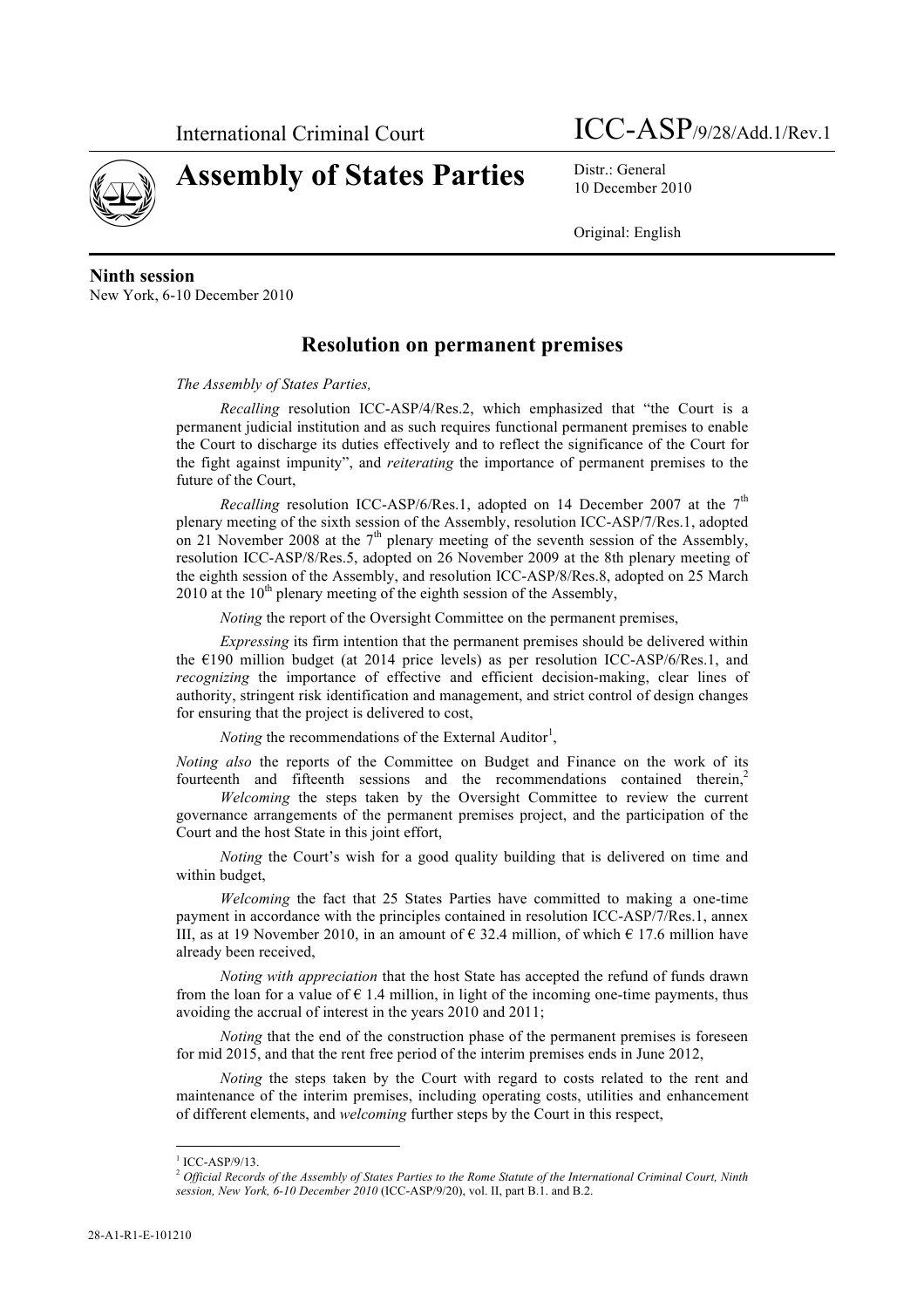*Recalling* the relevant provisions of the Rome Statute, and *noting* that the Financial Regulations and Rules and internal and external audit arrangements of the Court are applicable to the project,

# **I. Project: budget and timeliness**

1. *Expresses* its appreciation to the Project Board and the Oversight Committee for the progress made on the permanent premises project since the eighth session of the Assembly;

2. *Notes with satisfaction* the signature of the contract with schmidt hammer lassen architects, on 24 February 2010;

3. *Welcomes* the finalization of the preliminary design of the permanent premises project and *approves* the overall budget for the project at no more than  $E$ 190 million (at 2014 price levels) and the revised cash-flow scheme contained in annex I;

4. *Takes note of* and *approves* the revised total gross floor area of no more than 50,560 square meters;

5. *Notes* that the completion date for the permanent premises continues to be 2015, and *encourages* the Project Director, in consultation with the Oversight Committee, to continue to identify ways to mitigate any delay and its consequences;

6. *Authorises* the Project Director, to increase the budget amount for each project phase by no more than 10 per cent, subject to the approval of the Oversight Committee, under the condition that the overall budget of  $E$ 190 million is not exceeded;

7. *Welcomes* the decision adopted on the Building Delivery Strategy;

### **II. Governance**

8. *Reaffirms* the important role of States Parties, through the Oversight Committee, the Court and the host State in the permanent premises project, in particular by developing a shared vision and ownership for the project, and r*equests* the Oversight Committee, in cooperation with the Court and the host State, to continue its examination of the governance structure, with a view to strengthening the Project, and to implement any adjustments that may be required on a provisional basis until approved by the Assembly of States Parties;

9. *Stresses* the importance of effective coordination and communication between the Project Director, the Court and the host State at all levels and stages of the permanent premises project;

*Stresses* the importance of full involvement and participation by the host State at all stages and levels of the project and *further expresses* its appreciation to the host State for its ongoing cooperation;

11. *Reiterates* the important role of the Project Director in providing strategic leadership and overall management of the project, and recalling his responsibility for meeting the project's goals, timelines and costs, and quality requirements, as provided in resolution ICC-ASP/6/Res.1, r*equests* the Oversight Committee to review, in cooperation with the Court, the financial framework for the project, and *invites* the Registrar to delegate authority to the Project Director where necessary and at an appropriate level, in accordance with the Financial Regulations and Rules, with respect to engaging funds for the permanent premises project.

12. *Requests* the Project Director together with the Court to prepare recommendations, in accordance with resolution ICC-ASP/7/Res.1, annex V, paragraph 5, on ways to improve current guidelines on contracts and expenditures with the purpose of expediting the execution of the project, and to submit them to the Oversight Committee for approval;

# **III. Financial reporting**

13. *Requests* the Project Director, in consultation with the Oversight Committee, in accordance with ICC-ASP/6/Res.1, to continue to submit annually, for consideration by the Assembly at its regular session, detailed estimates of the final cost estimate for the project on the basis of the most recent information, and incorporating the schedule for the use of funds deriving from one-time payments;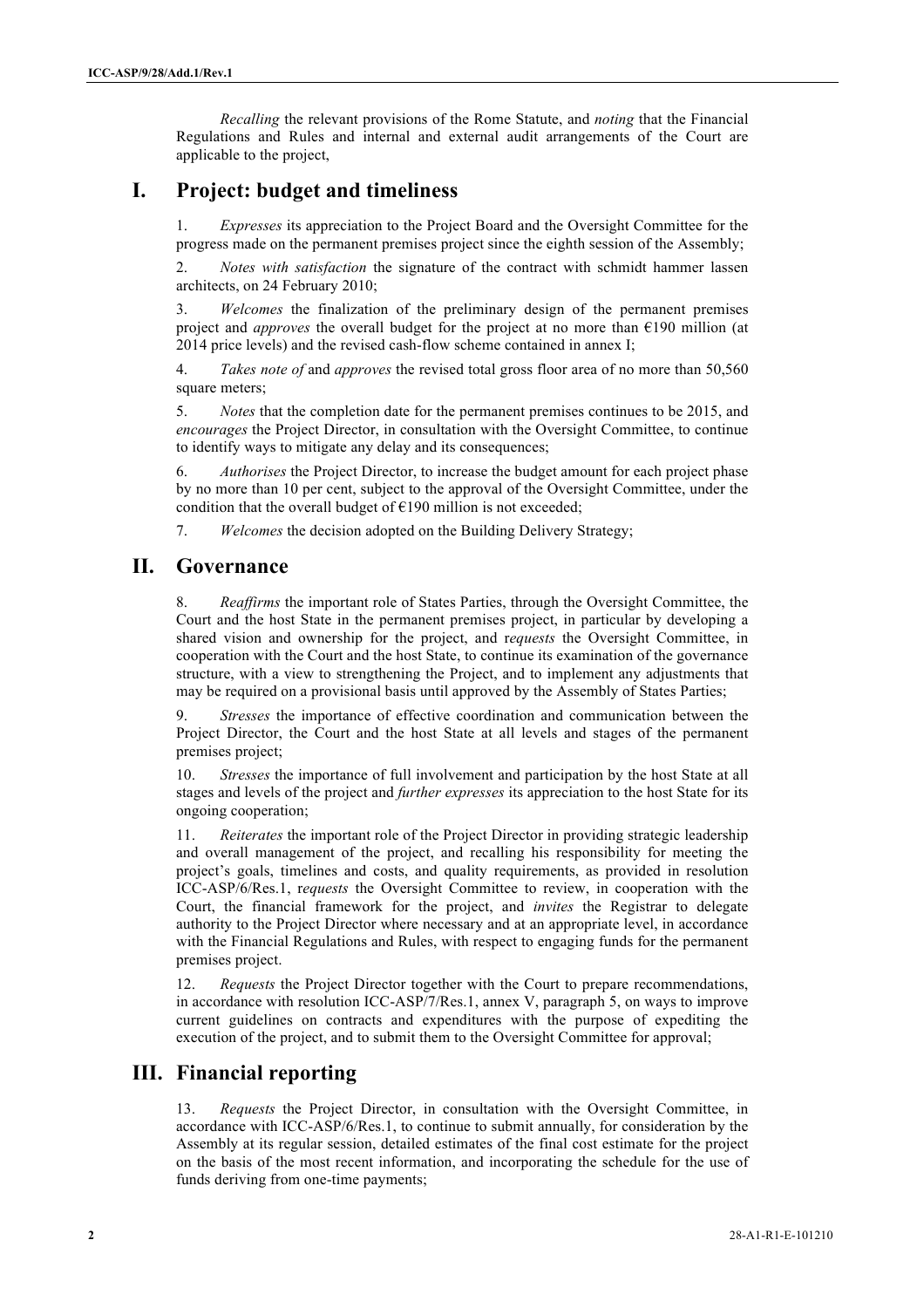14. *Requests* the Court to keep under review, in consultation with those States who commit to making a one-time payment, the schedule for receiving one-time payments and to submit this to the Committee for consideration as a matter of priority;

15. *Requests* the Project Director to continue to report annually to the Assembly, through the Oversight Committee, on the realization of the previous years' estimates and the level of expenditure;

### **IV. Costs outside the overall budget**

16. *Requests* the Court, in consultation with the Project Director, to identify and quantify the other costs related to the project but not directly related to the construction, such as the costs of relocating the Court from the temporary premises to the permanent premises, movable items such as furniture and ICT hardware, potted greenery and decorations, costs relating to communications and public relations for the project and costs relating to the interim premises, before 1 March 2011, to report on these annually to the Assembly, through the Oversight Committee, to keep the Committee regularly informed of any change thereof, and to consider ways in which to reduce the impact of such costs on the annual budgeting process;

17. *Requests* the Oversight Committee, the Project Director, and the Court, when making decisions on the design of the project, to take account of the consequences on the Court's future operating costs, and *stresses* that the project should go forward in such a way as to keep future operating costs of the permanent premises, including maintenance costs, at the minimum possible level;

# **V. Management of the project**

18. *Welcomes* the fact that the updated project manual has been approved by the Oversight Committee and *requests* the Project Director to continue to develop the project manual, together with a project plan and to present them to the Oversight Committee for their consideration and approval;

19. *Requests* the Oversight Committee to develop and implement an audit strategy;

#### **VI. Voluntary contributions**

20. *Recalls* that a trust fund for voluntary contributions dedicated to the construction of the permanent premises has been established, and *invites* members of civil society with a proven track record of commitment to the mandate of the Court to raise funds for the permanent premises project;

21. *Welcomes* also, in this regard, any voluntary contribution through earmarked funds for special features, or in kind contributions, upon consultation with the Oversight Committee;

#### **VII. Interim premises**

22. *Welcomes* the steps taken by the Court with regard to the future rent of the interim premises, and *decides* that the Court and the Bureau shall closely follow developments on this matter and take appropriate action in this regard;

23. *Urges* the Court and, as appropriate the Bureau, to continue formal discussions with the host State on aspects related to the interim premises, including with regard to the transfer to the permanent premises;

# **VIII. Future reporting by the Oversight Committee**

24. *Requests* the Oversight Committee to remain seized of this issue, to continue to provide regular progress reports to the Bureau and to report back to the Assembly at its next session.